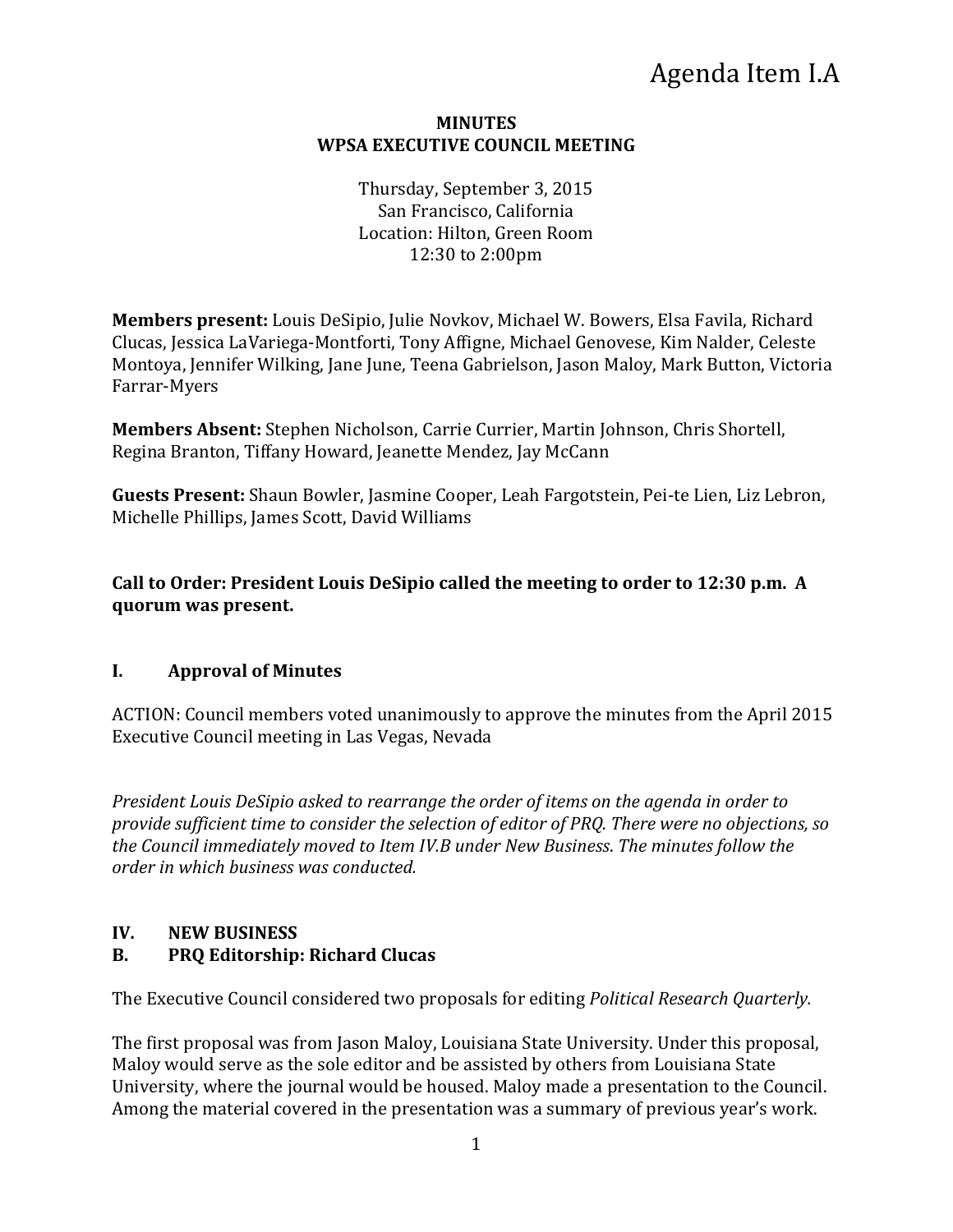# Agenda Item I.A

The journal received a record number of submissions and is looking at potentially more than 400 submissions by the end of the year. Submissions in American politics continue to be high (40-50%) and about 1/3 are comparative, with gender, race, and identity submissions in the teens. IR and political theory submissions are increasing. The September issue has a lead piece by a graduate student that falls at the intersection of comparative and theory; the December issue features five articles on women and politics. The journal is continuing to solicit mini-symposia with cross-subfield themes. Maloy detailed his particular efforts to draw more theory work to the journal.

The second proposal was for a team of editors consisting of Jeanette Mendez (Oklahoma State University), Clarissa Hayward (Washington University- St. Louis), and James Scott (Texas Christian University) to edit the journal. Under this proposal, the editorship would remain at Oklahoma State. James Scott made the presentation for the OSU team: The proposal emphasized continuity, building on the PRQ's strength in American, race and ethnicity, and environmental politics, and continuing to recruit actively in comparative, IR, and political theory. He discussed how keeping the journal at OSU will maintain continuity with no disruption in production. Scott said that OSU is strongly committed to the journal and that he would use his connections to build the IR submissions, while Clarissa Hayward would do the same for political theory.

The Council then moved to discussion. The Executive Council considered the difficulties that had led to a need for the change in editors of PRQ. The council discussed the risks and uncertainties involved in both proposals, including the ability of the teams to maintain the journal's trajectory and excellence. The council collaborated to develop a list of questions to ask each team.

The council briefly considered whether it would be possible to advance the time frame for a search for new editors. Given the time required to develop and circulate a call, select editors, and transfer the journal, the council concluded that this would not be a practical solution.

The council briefly discussed what had driven the selection of the OSU team during the previous search. Richard Clucas and Mark Button noted that the team leadership concept, the team's responsiveness and enthusiasm about the journal, and the team's specific ideas about how to recruit in underrepresented areas were particularly compelling.

The council invited James Scott back into the room to answer questions on the OSU proposal and the editors. After Scott left the room, the council asked Jason Maloy back in to discuss the LSU proposal.

*President Louis DeSipio asked the Council to put aside the discussion about PRQ for a few minutes in order to enable Pei-te Lien to make the Nomination Committee report before she had to leave for another meeting.*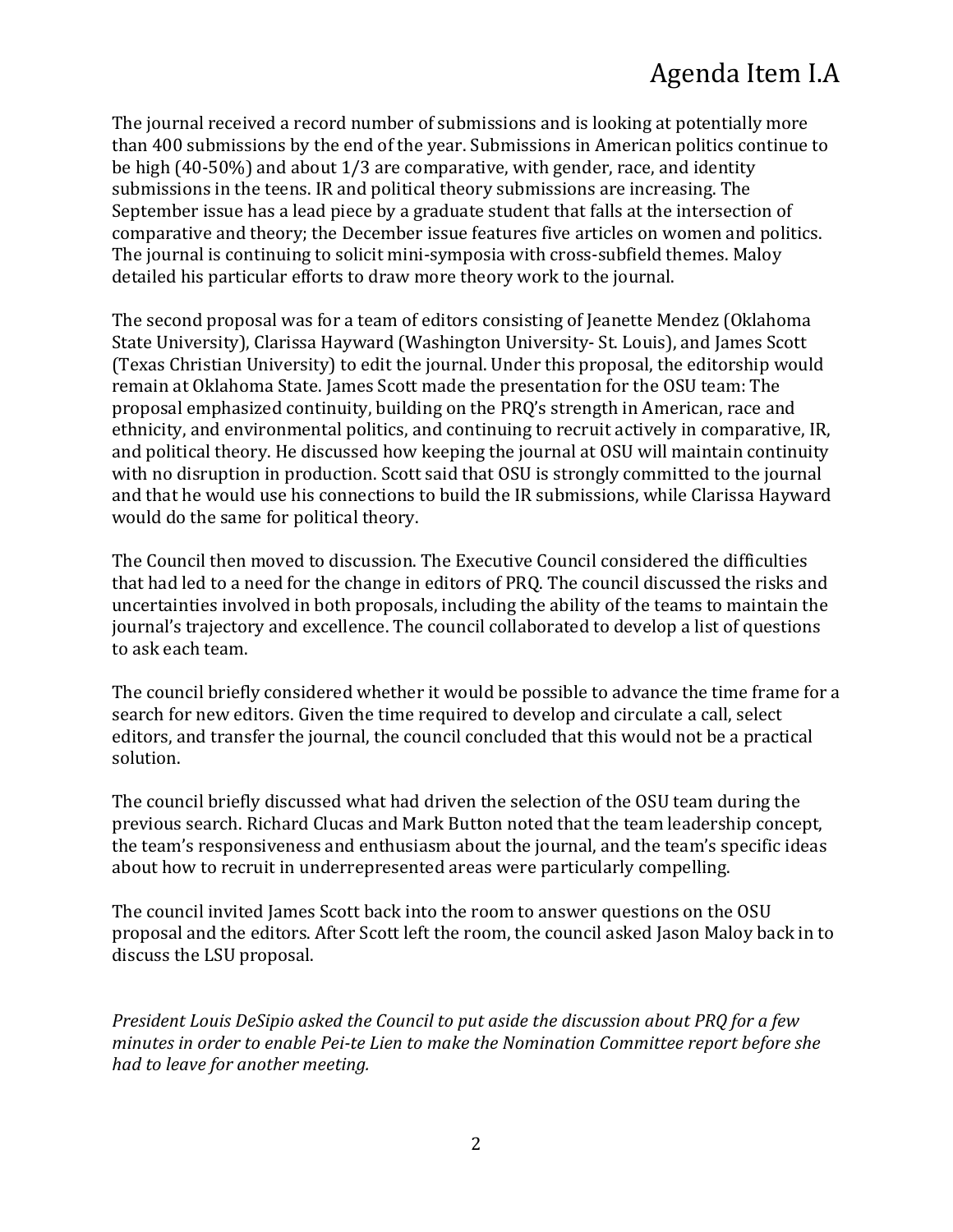## **II. REPORTS**

## **D. Nominating Committee Report: Pei-te Lien**

Pei-te Lien recognized the hard work of the committee members and then detailed how the Nominating Committee reached its decisions. The committee assessed a range of factors, including connections to the association. They committee nominated Jane Junn as VP and program chair 2017-18 and the association president for 2018-19. The committee nominated four individuals to the council. Region A: Valerie O'Regan, California State University, Fullerton, and Mark Brown, California State University, Sacramento; Region B: Steven Johnson, University of Utah; Region C: Janni Aragon, University of Victoria, Canada. The committee worked hard to identify a good and diverse team and the existing strength.

Tony Affigne noted that New England was losing all representation, and Louis DeSipio replied that the long-term planning committee is addressing the geographic requirements for council membership among other things. The council expressed approval of the slate, though no formal action was taken.

## **IV. NEW BUSINESS**

## **B. PRQ Editorship (continued)**

The Council resumed its discussion on the selection of PRQ editors, considering the merits of both teams.

Several council members noted the importance of providing as much continuity as possible in the editorship. Several noted that the infrastructure at OSU was working well, and that the council did not know how well the infrastructure would work at LSU. Some also expressed preference for the co-editing model presented in the OSU proposal.

Several Council members strongly praised the work that Jason Maloy did as editor, especially in trying to reach out to the theory community and build PRQ's profile in political theory.

One Council member expressed her belief that the Council needed to stick with OSU to maintain the legitimacy and integrity of the search process that produced the OSU team, though she also expressed concern about the message that it would send to theorists and interpretive methods practitioners if the OSU team was selected. Another member pointed out that changing to a new team would create problems and generate complaints because the LSU team had not gone through the same competitive review and vetting process that was used to select the editors in the previous search.

ACTION: The Council voted unanimously to accept the proposal from the OSU team, but it asked the team for a report at the next Council meeting on how it would work to encourage and facilitate the publication of political theory and interpretive work in the journal's pages. The Council also expressed strong appreciation to Jason Maloy for his work as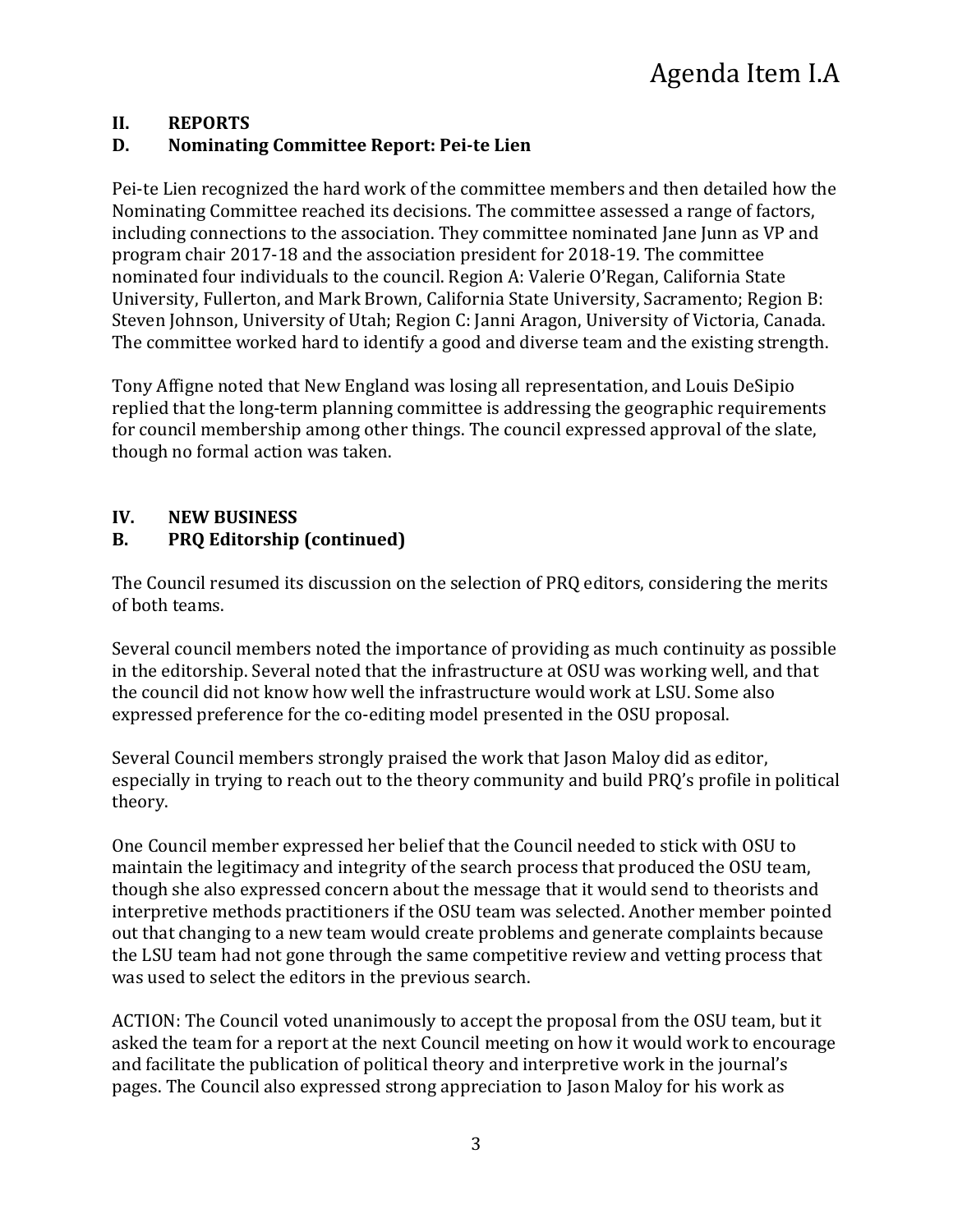editor, and especially for his efforts to improve the journal's profile within political theory circles.

## **II. REPORTS**

*The Council moved on to hearing two reports.*

## **F. WPSA Future Planning Committee Report: Shaun Bowler**

Shaun Bowler reported on the behalf of the committee, first noting that this is an unusual and far-sighted initiative begun under Victoria Farrar-Myers' leadership. He laid out the committee's starting point of evaluating where we are and where we are going. Based on the results from the brief survey distributed to people in leadership positions in WPSA, the committee identified a number of long-term and short-term concerns.

Overall, the main theme from the survey is that the WPSA's inclusive atmosphere is an important hallmark of the association that has taken years to build and nurture, and any long-term planning should be respectful of this and ensure that the WPSA retains this character.

The committee has identified some thorny but fairly defined issues, including the possibility of moving the conference away from Easter/Passover, restructuring the dues, thinking more about how different types of institutions are represented on the Council, and developing different types of formats for panels at the annual meeting. More complex issues include developing more of an online presence, engaging issues of higher education more directly (for which there will be a specific section at the San Diego meeting), longterm succession planning to preserve the excellent member and leadership service that Elsa and Richard have provided, and thinking about the long-term financial outlook for the association.

The committee, which consists of four former presidents, the current leadership, and representatives from all the WPSA's particular subfields of strength, welcomes questions and suggestions.

## **G. PGI Editor Search Report: Richard Clucas**

Richard is meeting with the search committee tomorrow. Council members should help to get the word out and encourage good people to apply for this position.

# **III. OLD BUSINESS**

# **A. Future Convention Sites: Elsa Favila, Richard Clucas**

Richard Clucas explained how Long Beach ended up not working as a viable location for the 2020 conference. Elsa contacted the Hyatts and the Marriott in Denver, and none of these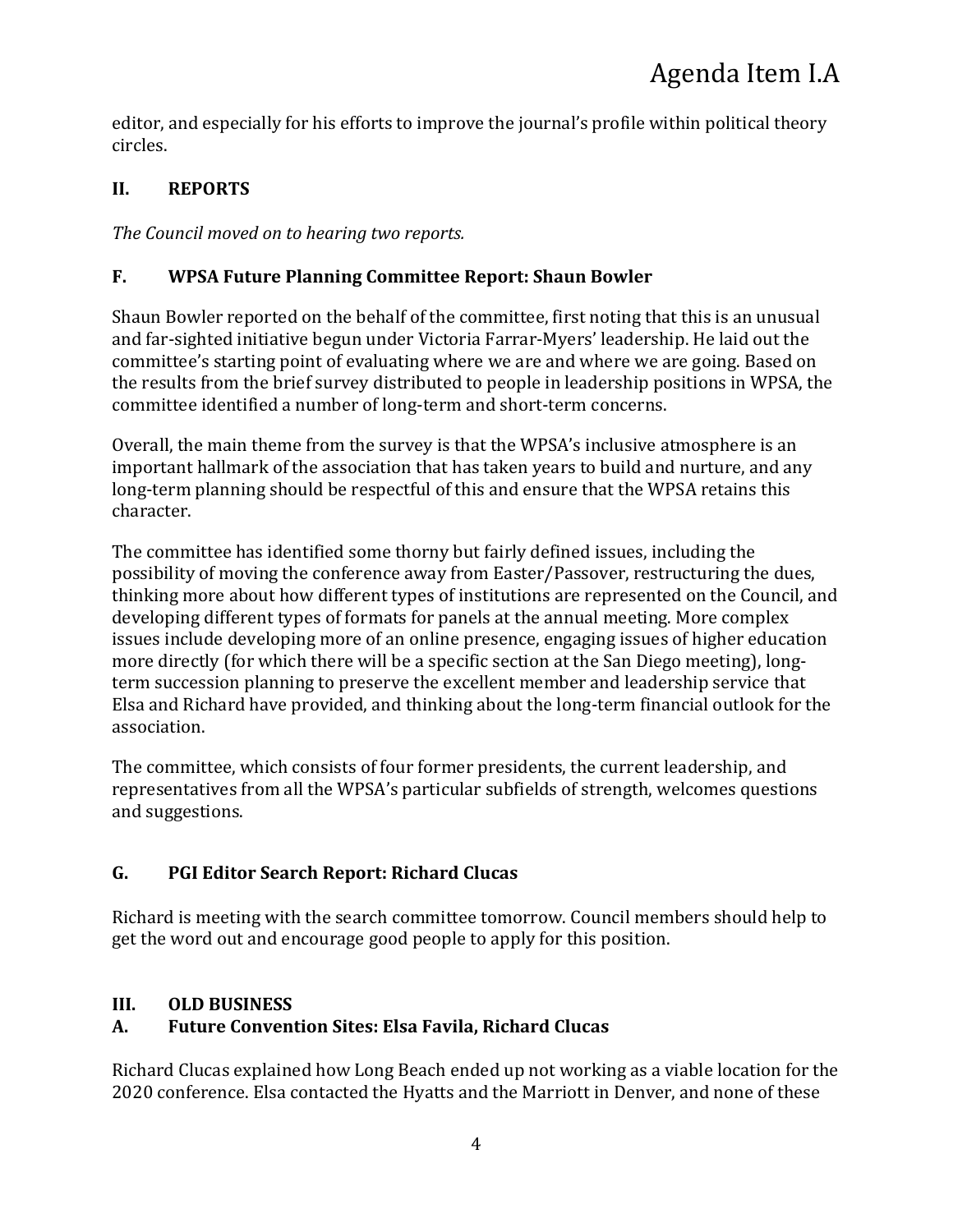hotels can accommodate the WPSA meeting at its current size. The siting investigation is thus now focused on Anaheim and Los Angeles.

The Hyatt in Anaheim provided a solid rough proposal, and the Marriott has enough meeting space to accommodate the conference. The down side is that the area is more suburban in nature and does not have ready access to a variety of restaurants and bars, though the proximity to Disneyland could prove a draw. The LA location would be near the Staples Center and seems to be a promising area. We could go out of our ordinary rotation, which would have us in southern California in 2020, but under WPSA policies, the council needs a good reason to do so.

Richard Clucas offered the Council the option of pursuing both locations. Louis DeSipio asked how much of a burden this would be. Elsa Favila noted that developing an RFP is easy, but vetting the locations is more time consuming. Michael Genovese suggested focusing on Los Angeles as a vibrant and interesting potential location for the conference. Kim Nalder asked whether Santa Monica might be a possibility.

ACTION: The Council approved a motion to move forward with exploring the options in Los Angeles and Anaheim for 2020.

## **II. REPORTS**

## **C. Local Arrangements San Diego: Elsa Favila**

Louis DeSipio reported briefly on plans for San Diego in 2016 and Elsa Favila distributed the promotional bookmarks. The conference will be at the Manchester Hyatt from March 24 to 26. The location is beautiful, and the planning team is hoping that it will be a good draw.

### **A. Executive director's report**

Richard Clucas ran briefly through the work he has been doing since the Executive Council meeting in Las Vegas. He has devoted his time to for main activities:

1. Conference Planning

Richard has been working on closing out the books on Las Vegas, planning for San Diego, and exploring siting options for future conferences.

2. Publications

Richard has been working with the search committee to begin the process of seeking new editors for PGI (Melissa Michelson is chairing that search). He has also worked to address the difficulties associated with the PRQ editorial team's break. He announced that Janni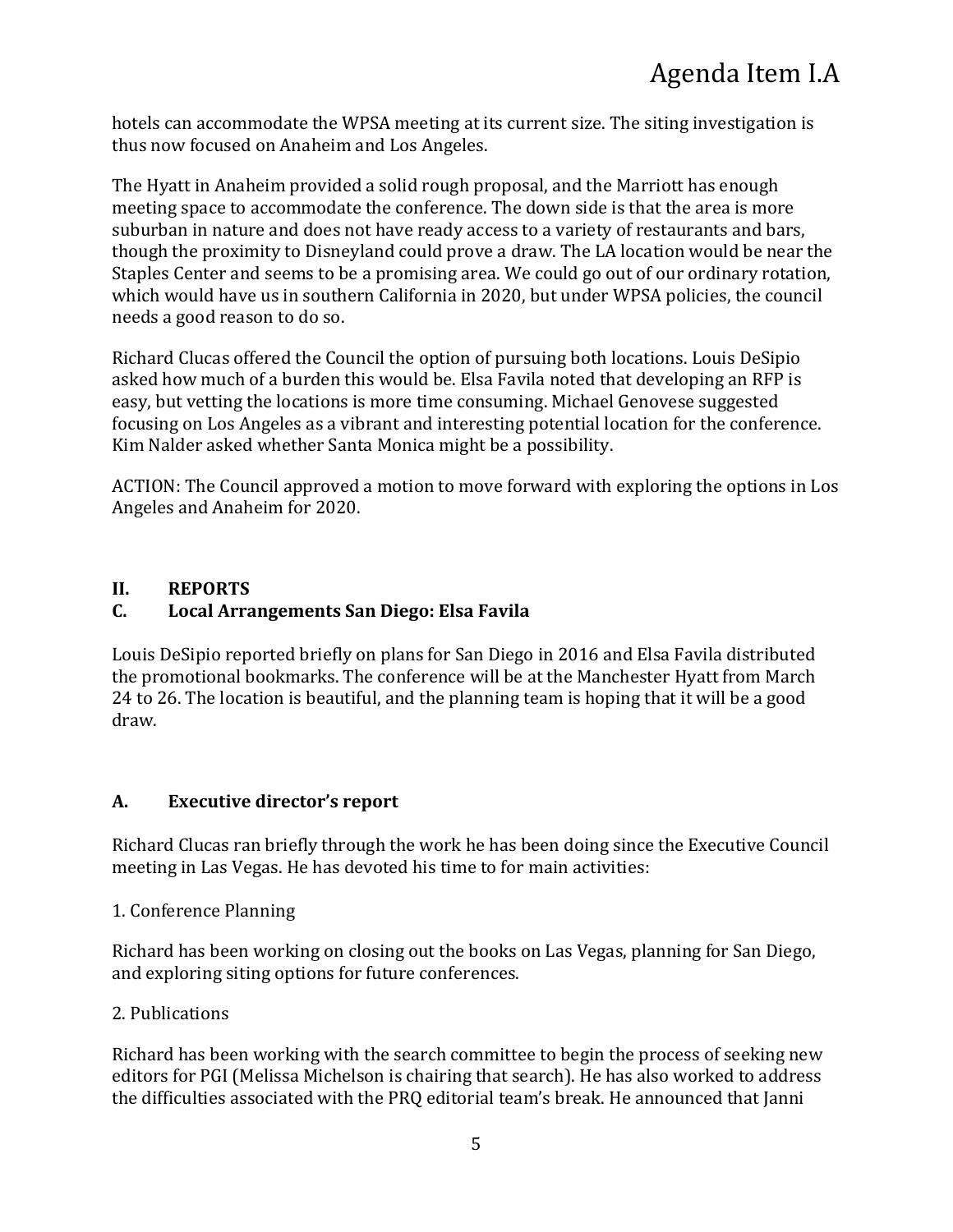Aragon and Danielle Lemi have agreed to serve as the new editors of *The Western* and have great plans for online distribution and linking to the WPSA blog.

## 3. Financial issues

A CPA is working on a financial analysis of the organization. The conference cancelation insurance has been extended through 2019. The investment planning committee is looking at ways to raise money for the association now that endowments are created.

## 4. Administrative issues

Richard has been supporting WPSA committees and notes that the future planning committee has been very active. He reminds members that the deadline for the San Diego meeting is September 14. People are encouraged to solicit proposals for conferences within the conference. He will also participate in a roundtable at the SPSA meeting on future directions for academic conferences, where the executive directors of the ISA, MPSA, and SPSA will also present.

## **III. OLD BUSINESS**

## **B. Proposed Policies for Creating New Awards: Richard Clucas**

Richard Clucas explained that he was asked by the Council at its meeting in Las Vegas to prepare some alternative proposals that could provide greater flexibility in the creation of awards. Clucas brought forward four proposals and explained their relationship to each other.

ACTION: The Council voted to adopt proposals one and two, which establish the principle that non-monetary awards can be created and that for such awards, a petition process must be used to show sufficient support for an award.

ACTION: The Council also voted to adopt the proposal laying out a specific process for proposing awards.

Victoria Farrar-Myers proposed severing the fourth proposal and adopting the part mandating periodic review of awards concerning their continued salience, but leaving open for now the question of what body initiates or conducts this review.

ACTION: The Council adopted the proposal in principle, but asked the Executive Director to bring back two separate proposals providing for different mechanisms for how the review would be conducted, whether by the Investment Planning Committee or an ad hoc committee.

### **IV. NEW BUSINESS**

## **A. Mid-Year Budget Report: Michael Bowers**